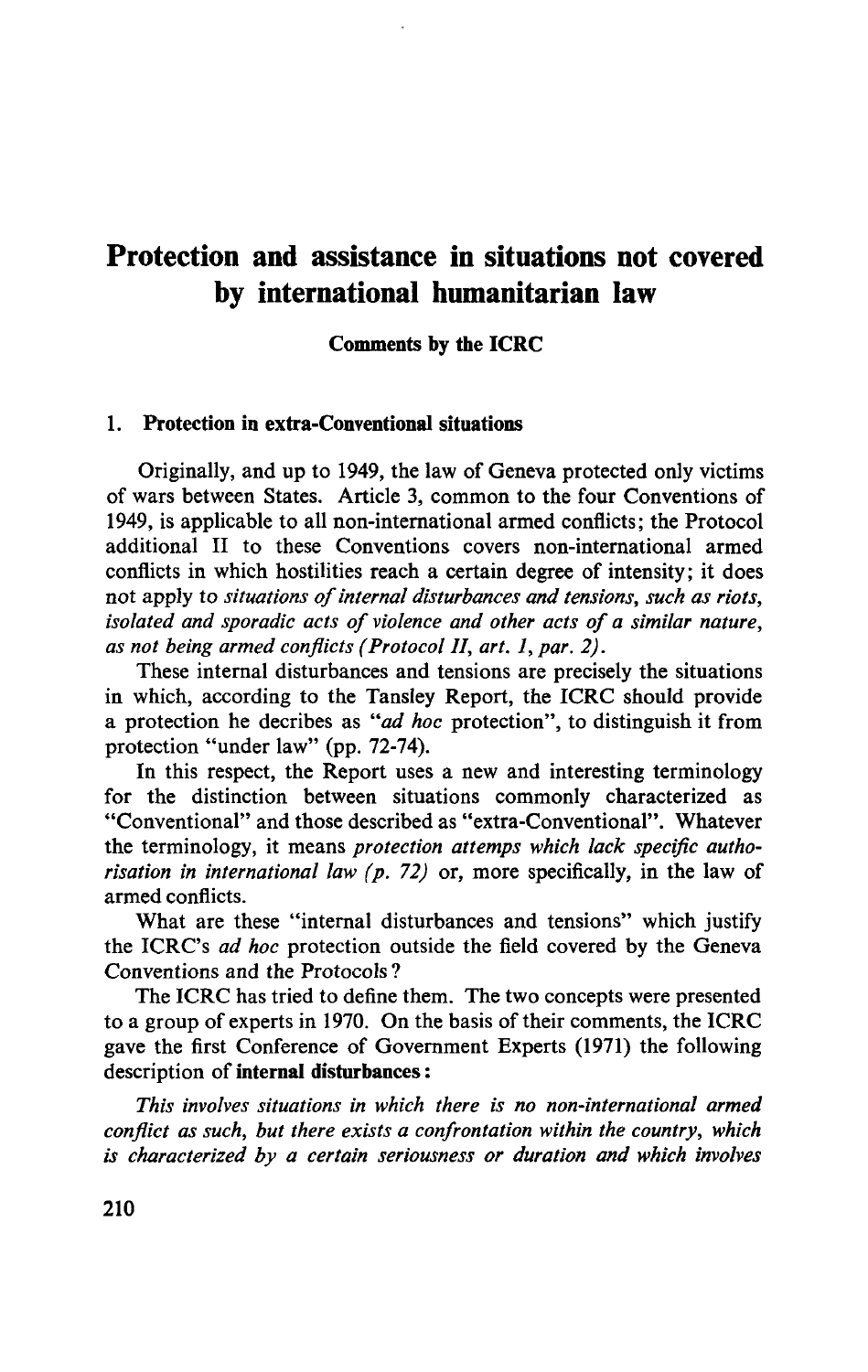*acts of violence. These latter can assume various forms, all the way from the spontaneous generation of acts of revolt to the struggle between more or less organized groups and the authorities in power. In these situations, which do not necessarily degenerate into open struggle, the authorities in power call upon extensive police forces, or even armed forces, to restore internal order. The high number of victims has made necessary the application of a minimum of humanitarian rules (Conference of Government Experts, Document V submitted by the ICRC: Protection of victims of non-international armed conflicts, p. 79).*

One may say that **internal tensions**<sup>1</sup> are, in particular

- *(a)* situations of serious tenseness, of a political, religious, racial, social, economic, etc, nature;
- *(b)* a sequel to an armed conflict or to internal disturbances.

In such situations are found one or several of the following characteristics, or even all of them:

- 1. large-scale arrests;
- 2. a large number of political detainees;
- 3. probable ill-treatment or inhuman conditions of detention;
- 4. suspension of fundamental legal guarantees as a result of the promulgation of emergency law, or of the circumstances;
- 5. alleged disappearances of people.

In short, as some experts have stated, *internal disturbances* exist when, in the absence of an armed conflict, the State uses armed force to maintain order; *internal tensions* exist when, in the absence of internal disturbances, force is employed as a preventive measure to maintain respect for law and order.

It is in such situations that the ICRC seeks to provide *"ad hoc* protection". It carries out this activity by virtue of its universally recognized right of humanitarian initiative, of several resolutions by International Conferences of the Red Cross and on the basis of Article 6, paragraph 5 of the Statutes of the International Red Cross which states that the ICRC: *As a neutral institution whose humanitarian work is carried out particularly in time of war, civil war, or internal strife, it endeavours at all times to ensure the protection of and assistance to military and civilian victims of such conflicts and of their direct results.*

<sup>&</sup>lt;sup>1</sup> The following definition differs somewhat from the text submitted at the International Conference at Bucharest.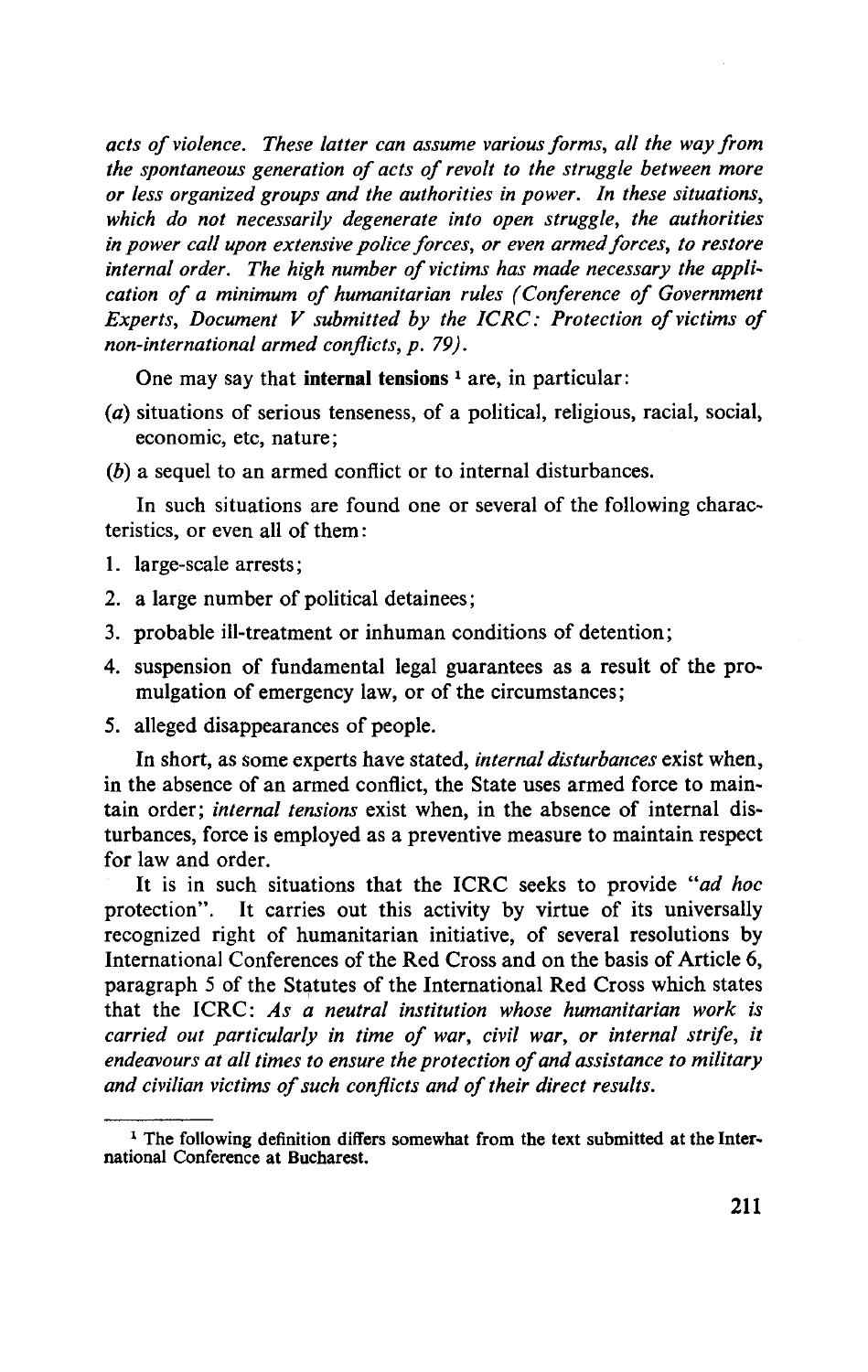Unlike the "Conventional" situation of international conflict, a State to which the ICRC offers its services under such circumstances has no formal obligation to accept them. It is therefore at the discretion of the State and on terms of confidence that the ICRC is permitted to act. Sometimes, it is on the invitation of the government concerned that the ICRC undertakes an action in a country.

## 2. **Persons incarcerated in situations of internal disturbances or tensions**

Internal disturbances and tensions have a general characteristic: the incarceration of certain categories of persons by the authorities. These persons have in common the fact that their actions, statements or writings are regarded by the authorities as constituting such opposition to the existing political system that they must be dealt with by depriving them of their freedom. The legal or material nature of the sanctions imposed may vary. It may be aimed at punishment, prevention, re-education or reintegration; it may be the result of a sentence imposed under the regular laws in force or by virtue of emergency laws and regulations; it may be the result of an administrative measure of limited or unlimited duration.

While it does not express itself on the reasons for the detention of these persons, the ICRC is nevertheless concerned with the *conditions* of their incarceration. Experience has proved that even when the government of a country wishes to have its prisoners humanely treated the everyday reality of their life in detention often could and should be improved. In many cases they are treated as "enemies" by officials in direct contact with them and do not always have the practical possibility of making their grievances known to the national authorities who might be both able and willing to guarantee them decent and humane treatment. Under these circumstances, not only during the period of interrogation but afterwards as well—when the only security involved is that of the place of detention itself—ICRC delegates have had many occasions to observe how far the situation of these persons falls short of what it should be.

The ICRC has had long and abundant experience in this field, since its first visit to such detainees was on 28 April 1919 in the Hungarian Soviet Republic. Between the two World Wars, similar visits were made in Ireland (1923), Poland (1924), Montenegro (1924), Italy (1931), Austria (1934), Germany (1935 and 1938) and Lithuania (1937).

Such visits were however occasional and constituted only the beginnings of a custom that began to be established when, after the Second World War, and particularly in relation to the process of decolonization, the ICRC increased the number and frequency of its visits to persons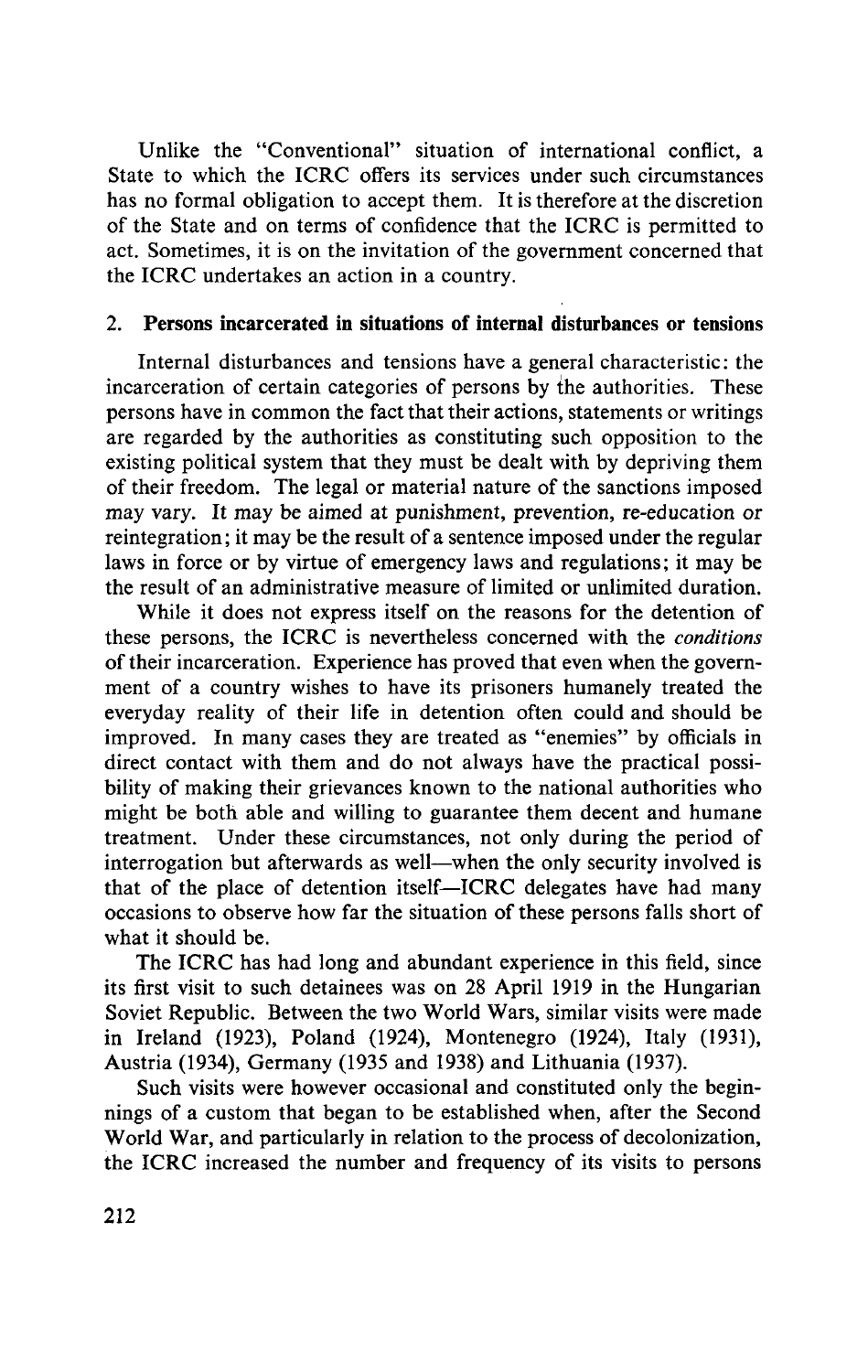incarcerated in their own countries. In exceptional cases, such visits took place without any relation to internal disturbances or tensions and as a form of technical assistance to the prison authorities in developing countries.

Whether the visits had the character of technical assistance, or, much more frequently, that of protection for victims of internal disturbances or tensions, the ICRC, since the Second World War, has visited some 300,000 detainees in 72 countries on four continents, in situations not covered by the Geneva Conventions.

In about twenty of these countries, it made no more than five visits, either because it was not permitted to make more or because it did not seem necessary. In most countries, it made from five to fifty visits and in some countries more than a hundred.

In all, more than 2,000 visits were carried out, most of them under conditions conforming to ICRC practice, particularly with regard to the possibility for delegates to meet detainees of their choice without witnesses.

Some governments have refused the ICRC's offers of its services, or have considered permitting visits only under conditions which the ICRC regarded as unacceptable. In some instances, the ICRC itself has chosen not to offer its services, when preliminary inquiries or objective circumstances made it clear that such offers would either be refused or would be prejudicial to the detainees themselves. Finally, the increased number of situations of internal disturbances or tensions has compelled the ICRC to keep its activities within the bounds of its limited means.

Despite uneven results, the ICRC, since the Twenty-second International Conference of the Red Cross (Teheran 1973), has visited persons detained on the occasion of internal disturbances or tensions or—exceptionally—as a measure of technical assistance, in the following countries and territories:

| AFRICA:      | Angola (Portuguese), Burundi, Cameroon, Congo<br>(Brazzaville), Ethiopia, French Territories of the<br>Afars and Issas, Gambia, Liberia, Mauritania,<br>Mozambique (Portuguese), Rhodesia/Zimbabwe,<br>Rwanda, South Africa, Togo, Uganda, Zambia. |
|--------------|----------------------------------------------------------------------------------------------------------------------------------------------------------------------------------------------------------------------------------------------------|
| ASIA:        | Indonesia, Malaysia, Philippines, Singapore, Sri<br>Lanka, Thailand.                                                                                                                                                                               |
| EUROPE:      | Northern Ireland, Portugal, Spain.                                                                                                                                                                                                                 |
| MIDDLE EAST: | Arab Republic of Yemen.                                                                                                                                                                                                                            |